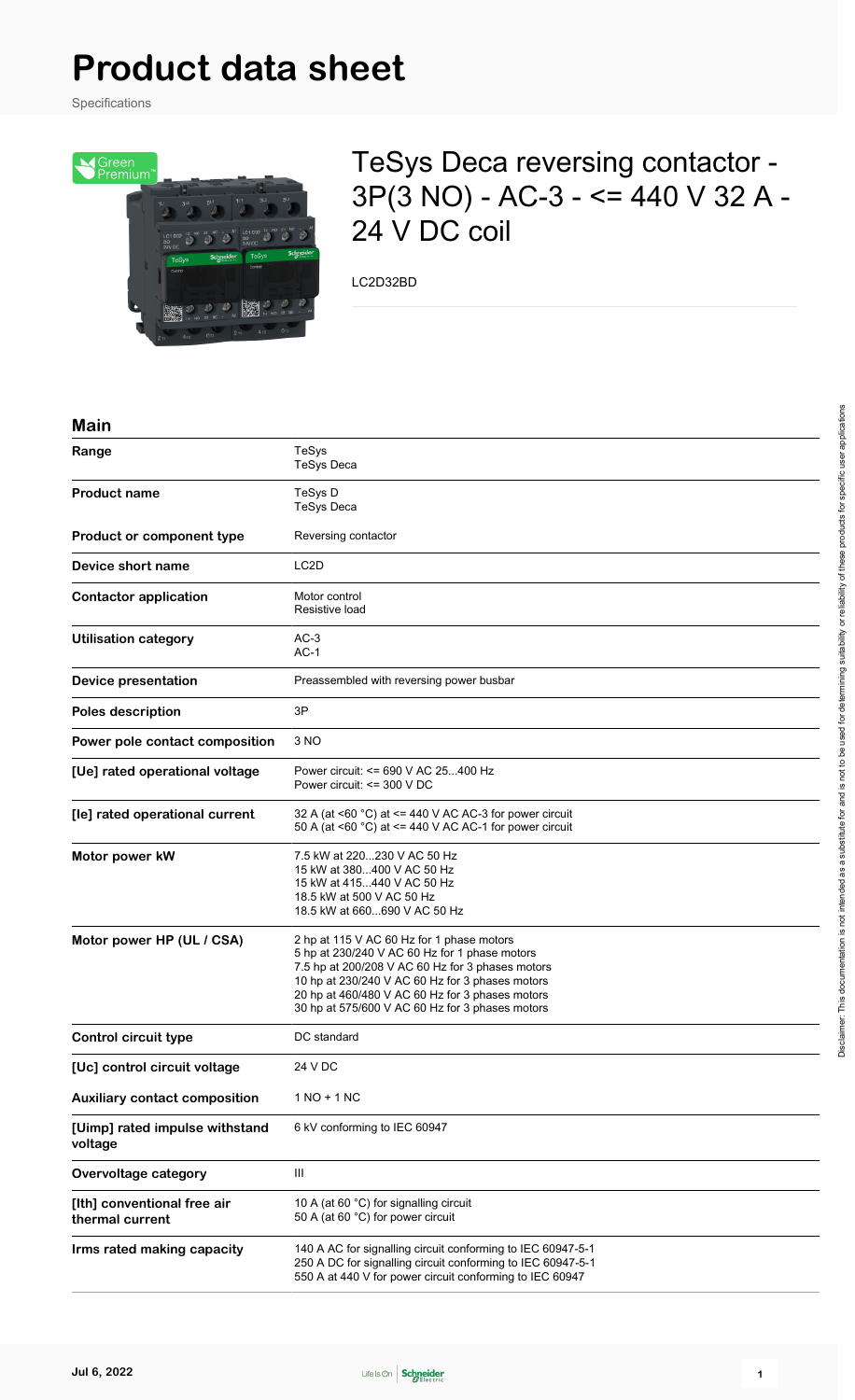| <b>Rated breaking capacity</b>              | 550 A at 440 V for power circuit conforming to IEC 60947                                                                                                                                                                                                                                                                                                                                                                                                                                                                                                                                                                                                                                                                                                                                                                                                                                                                                                                                                                                                                                                                              |  |  |  |  |  |  |
|---------------------------------------------|---------------------------------------------------------------------------------------------------------------------------------------------------------------------------------------------------------------------------------------------------------------------------------------------------------------------------------------------------------------------------------------------------------------------------------------------------------------------------------------------------------------------------------------------------------------------------------------------------------------------------------------------------------------------------------------------------------------------------------------------------------------------------------------------------------------------------------------------------------------------------------------------------------------------------------------------------------------------------------------------------------------------------------------------------------------------------------------------------------------------------------------|--|--|--|--|--|--|
| [Icw] rated short-time withstand<br>current | 60 A 40 °C - 10 min for power circuit<br>138 A 40 °C - 1 min for power circuit<br>260 A 40 °C - 10 s for power circuit<br>430 A 40 °C - 1 s for power circuit<br>100 A - 1 s for signalling circuit<br>120 A - 500 ms for signalling circuit<br>140 A - 100 ms for signalling circuit                                                                                                                                                                                                                                                                                                                                                                                                                                                                                                                                                                                                                                                                                                                                                                                                                                                 |  |  |  |  |  |  |
| <b>Associated fuse rating</b>               | 10 A gG for signalling circuit conforming to IEC 60947-5-1<br>63 A gG at <= 690 V coordination type 1 for power circuit<br>63 A gG at <= 690 V coordination type 2 for power circuit                                                                                                                                                                                                                                                                                                                                                                                                                                                                                                                                                                                                                                                                                                                                                                                                                                                                                                                                                  |  |  |  |  |  |  |
| Average impedance                           | 2 mOhm - Ith 50 A 50 Hz for power circuit                                                                                                                                                                                                                                                                                                                                                                                                                                                                                                                                                                                                                                                                                                                                                                                                                                                                                                                                                                                                                                                                                             |  |  |  |  |  |  |
| [Ui] rated insulation voltage               | Power circuit: 690 V conforming to IEC 60947-4-1<br>Power circuit: 600 V CSA certified<br>Power circuit: 600 V UL certified<br>Signalling circuit: 690 V conforming to IEC 60947-1<br>Signalling circuit: 600 V CSA certified<br>Signalling circuit: 600 V UL certified                                                                                                                                                                                                                                                                                                                                                                                                                                                                                                                                                                                                                                                                                                                                                                                                                                                               |  |  |  |  |  |  |
| <b>Electrical durability</b>                | 1.65 Mcycles 32 A AC-3 at Ue $\leq$ 440 V<br>1.4 Mcycles 50 A AC-1 at Ue <= 440 V                                                                                                                                                                                                                                                                                                                                                                                                                                                                                                                                                                                                                                                                                                                                                                                                                                                                                                                                                                                                                                                     |  |  |  |  |  |  |
| Power dissipation per pole                  | 2 W AC-3<br>5 W AC-1                                                                                                                                                                                                                                                                                                                                                                                                                                                                                                                                                                                                                                                                                                                                                                                                                                                                                                                                                                                                                                                                                                                  |  |  |  |  |  |  |
| <b>Front cover</b>                          | With                                                                                                                                                                                                                                                                                                                                                                                                                                                                                                                                                                                                                                                                                                                                                                                                                                                                                                                                                                                                                                                                                                                                  |  |  |  |  |  |  |
| Interlocking type                           | Mechanical                                                                                                                                                                                                                                                                                                                                                                                                                                                                                                                                                                                                                                                                                                                                                                                                                                                                                                                                                                                                                                                                                                                            |  |  |  |  |  |  |
| <b>Mounting support</b>                     | Rail<br>Plate                                                                                                                                                                                                                                                                                                                                                                                                                                                                                                                                                                                                                                                                                                                                                                                                                                                                                                                                                                                                                                                                                                                         |  |  |  |  |  |  |
| <b>Standards</b>                            | CSA C22.2 No 14<br>EN 60947-4-1<br>EN 60947-5-1<br>IEC 60947-4-1<br>IEC 60947-5-1<br><b>UL 508</b><br>IEC 60335-1                                                                                                                                                                                                                                                                                                                                                                                                                                                                                                                                                                                                                                                                                                                                                                                                                                                                                                                                                                                                                     |  |  |  |  |  |  |
| <b>Product certifications</b>               | UL<br><b>CSA</b><br><b>RINA</b><br>GOST<br>ccc<br><b>DNV</b><br>LROS (Lloyds register of shipping)<br>GL<br><b>BV</b><br><b>UKCA</b>                                                                                                                                                                                                                                                                                                                                                                                                                                                                                                                                                                                                                                                                                                                                                                                                                                                                                                                                                                                                  |  |  |  |  |  |  |
| <b>Connections - terminals</b>              | Control circuit: screw clamp terminals 1 cable(s) 14 mm <sup>2</sup> flexible without cable end<br>Control circuit: screw clamp terminals 2 cable(s) 14 mm <sup>2</sup> flexible without cable end<br>Control circuit: screw clamp terminals 1 cable(s) 14 mm <sup>2</sup> flexible with cable end<br>Control circuit: screw clamp terminals 2 cable(s) 12.5 mm <sup>2</sup> flexible with cable end<br>Control circuit: screw clamp terminals 1 cable(s) 14 mm <sup>2</sup> solid<br>Control circuit: screw clamp terminals 2 cable(s) 14 mm <sup>2</sup> solid<br>Power circuit: screw clamp terminals 1 cable(s) 2.510 mm <sup>2</sup> flexible without cable end<br>Power circuit: screw clamp terminals 2 cable(s) 2.510 mm <sup>2</sup> flexible without cable end<br>Power circuit: screw clamp terminals 1 cable(s) 110 mm <sup>2</sup> flexible with cable end<br>Power circuit: screw clamp terminals 2 cable(s) 1.56 mm <sup>2</sup> flexible with cable end<br>Power circuit: screw clamp terminals 1 cable(s) 1.510 mm <sup>2</sup> solid<br>Power circuit: screw clamp terminals 2 cable(s) 2.510 mm <sup>2</sup> solid |  |  |  |  |  |  |
| <b>Tightening torque</b>                    | Control circuit: 1.7 N.m - on screw clamp terminals - with screwdriver flat $\varnothing$ 6 mm<br>Control circuit: 1.7 N.m - on screw clamp terminals - with screwdriver Philips No 2<br>Power circuit: 2.5 N.m - on screw clamp terminals - with screwdriver flat $\varnothing$ 6 mm<br>Power circuit: 2.5 N.m - on screw clamp terminals - with screwdriver Philips No 2<br>Control circuit: 1.7 N.m - on screw clamp terminals - with screwdriver pozidriv No 2<br>Power circuit: 2.5 N.m - on screw clamp terminals - with screwdriver pozidriv No 2                                                                                                                                                                                                                                                                                                                                                                                                                                                                                                                                                                              |  |  |  |  |  |  |
| <b>Operating time</b>                       | 53.5572.45 ms closing<br>1624 ms opening                                                                                                                                                                                                                                                                                                                                                                                                                                                                                                                                                                                                                                                                                                                                                                                                                                                                                                                                                                                                                                                                                              |  |  |  |  |  |  |
| Safety reliability level                    | B10d = 1369863 cycles contactor with nominal load conforming to EN/ISO 13849-1<br>B10d = 20000000 cycles contactor with mechanical load conforming to EN/ISO 13849-1                                                                                                                                                                                                                                                                                                                                                                                                                                                                                                                                                                                                                                                                                                                                                                                                                                                                                                                                                                  |  |  |  |  |  |  |
| <b>Mechanical durability</b>                | 30 Mcycles                                                                                                                                                                                                                                                                                                                                                                                                                                                                                                                                                                                                                                                                                                                                                                                                                                                                                                                                                                                                                                                                                                                            |  |  |  |  |  |  |
| <b>Maximum operating rate</b>               | 3600 cyc/h 60 °C                                                                                                                                                                                                                                                                                                                                                                                                                                                                                                                                                                                                                                                                                                                                                                                                                                                                                                                                                                                                                                                                                                                      |  |  |  |  |  |  |

#### **Complementary**

**Coil technology Built-in bidirectional peak limiting diode suppressor**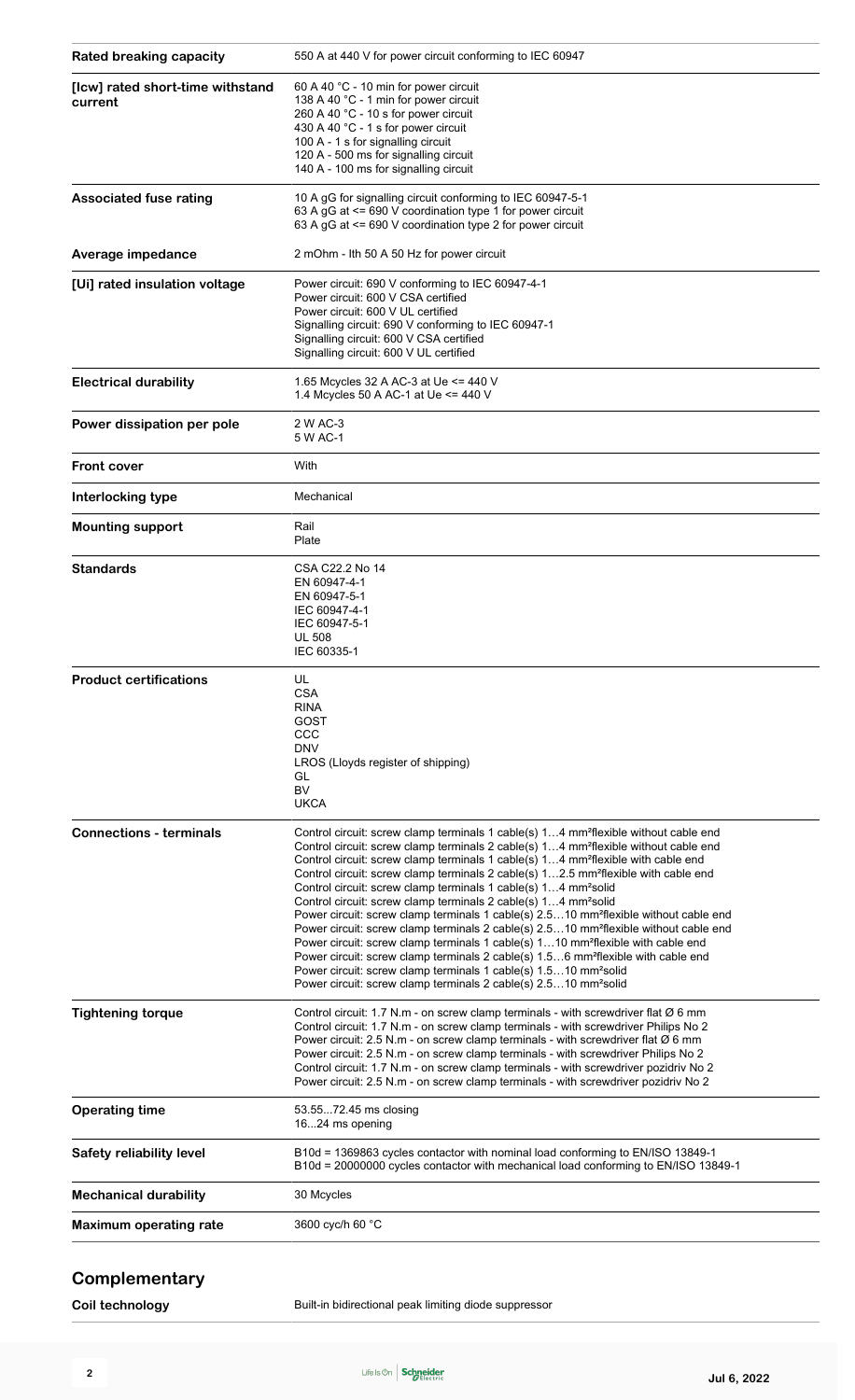| <b>Control circuit voltage limits</b>    | 0.10.25 Uc (-4070 °C):drop-out DC<br>0.71.25 Uc (-4060 °C) operational DC<br>11.25 Uc (6070 °C): operational DC                                                             |  |  |  |  |  |
|------------------------------------------|-----------------------------------------------------------------------------------------------------------------------------------------------------------------------------|--|--|--|--|--|
| Time constant                            | 28 ms                                                                                                                                                                       |  |  |  |  |  |
| Inrush power in W                        | 5.4 W (at 20 °C)                                                                                                                                                            |  |  |  |  |  |
| Hold-in power consumption in<br>w        | 5.4 W at 20 °C                                                                                                                                                              |  |  |  |  |  |
| <b>Auxiliary contacts type</b>           | type mechanically linked 1 NO + 1 NC conforming to IEC 60947-5-1<br>type mirror contact 1 NC conforming to IEC 60947-4-1                                                    |  |  |  |  |  |
| <b>Signalling circuit frequency</b>      | 25400 Hz                                                                                                                                                                    |  |  |  |  |  |
| Minimum switching current                | 5 mA for signalling circuit                                                                                                                                                 |  |  |  |  |  |
| Minimum switching voltage                | 17 V for signalling circuit                                                                                                                                                 |  |  |  |  |  |
| Non-overlap time                         | 1.5 ms on de-energisation between NC and NO contact<br>1.5 ms on energisation between NC and NO contact                                                                     |  |  |  |  |  |
| Insulation resistance                    | > 10 MOhm for signalling circuit                                                                                                                                            |  |  |  |  |  |
| Environment                              |                                                                                                                                                                             |  |  |  |  |  |
| IP degree of protection                  | IP20 front face conforming to IEC 60529                                                                                                                                     |  |  |  |  |  |
| <b>Climatic withstand</b>                | conforming to IACS E10<br>conforming to IEC 60947-1 Annex Q category D                                                                                                      |  |  |  |  |  |
| <b>Protective treatment</b>              | TH conforming to IEC 60068-2-30                                                                                                                                             |  |  |  |  |  |
| <b>Pollution degree</b>                  | 3                                                                                                                                                                           |  |  |  |  |  |
| Ambient air temperature for<br>operation | $-4060 °C$<br>6070 °C with derating                                                                                                                                         |  |  |  |  |  |
| Ambient air temperature for<br>storage   | $-6080 °C$                                                                                                                                                                  |  |  |  |  |  |
| <b>Operating altitude</b>                | $03000$ m                                                                                                                                                                   |  |  |  |  |  |
| Fire resistance                          | 850 °C conforming to IEC 60695-2-1                                                                                                                                          |  |  |  |  |  |
| <b>Flame retardance</b>                  | V1 conforming to UL 94                                                                                                                                                      |  |  |  |  |  |
|                                          |                                                                                                                                                                             |  |  |  |  |  |
| <b>Mechanical robustness</b>             | Vibrations contactor open: 2 Gn, 5300 Hz<br>Vibrations contactor closed: 4 Gn, 5300 Hz<br>Shocks contactor closed: 15 Gn for 11 ms<br>Shocks contactor open: 8 Gn for 11 ms |  |  |  |  |  |
| Height                                   | 85 mm                                                                                                                                                                       |  |  |  |  |  |
| Width                                    | 90 mm                                                                                                                                                                       |  |  |  |  |  |
| <b>Depth</b>                             | 101 mm                                                                                                                                                                      |  |  |  |  |  |
| Net weight                               | 1.127 kg                                                                                                                                                                    |  |  |  |  |  |
| <b>Packing Units</b>                     |                                                                                                                                                                             |  |  |  |  |  |
| <b>Unit Type of Package 1</b>            | <b>PCE</b>                                                                                                                                                                  |  |  |  |  |  |
| <b>Number of Units in Package 1</b>      | $\mathbf{1}$                                                                                                                                                                |  |  |  |  |  |
| Package 1 Weight                         | 1.275 kg                                                                                                                                                                    |  |  |  |  |  |
| Package 1 Height                         | 11 cm                                                                                                                                                                       |  |  |  |  |  |
| Package 1 width                          | 12.3 cm                                                                                                                                                                     |  |  |  |  |  |
| Package 1 Length                         | $15 \text{ cm}$                                                                                                                                                             |  |  |  |  |  |
| <b>Unit Type of Package 2</b>            | S02                                                                                                                                                                         |  |  |  |  |  |
| <b>Number of Units in Package 2</b>      | 5                                                                                                                                                                           |  |  |  |  |  |
| Package 2 Weight                         | 6.67 kg                                                                                                                                                                     |  |  |  |  |  |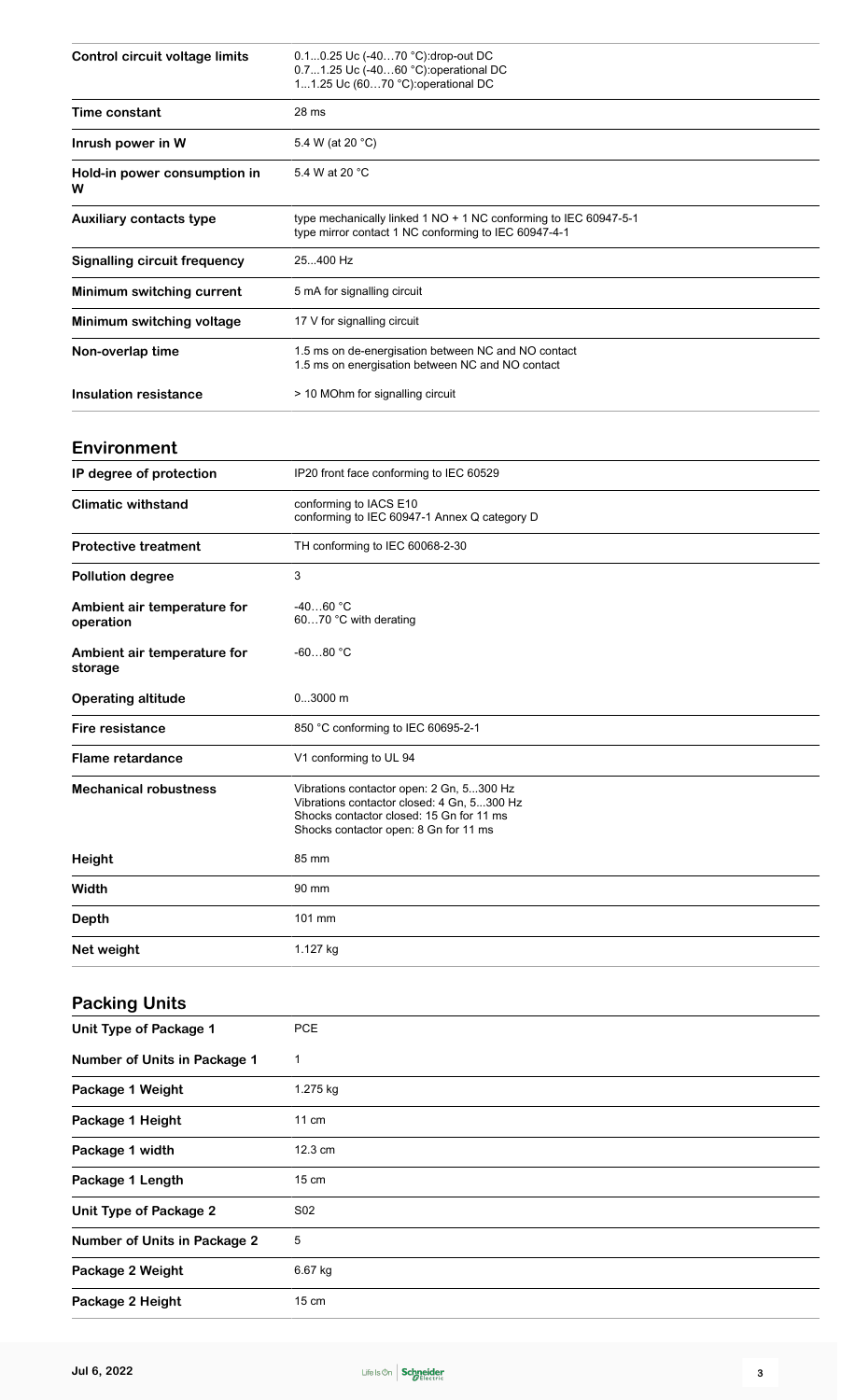| Package 2 width  | 30 cm |
|------------------|-------|
| Package 2 Length | 40 cm |

#### **Offer Sustainability**

| Unci Uddianiadiniy              |                                                                                                                                                                                                                     |  |  |  |  |
|---------------------------------|---------------------------------------------------------------------------------------------------------------------------------------------------------------------------------------------------------------------|--|--|--|--|
| Sustainable offer status        | Green Premium product<br><b>REACh Declaration</b>                                                                                                                                                                   |  |  |  |  |
| <b>REACh Regulation</b>         |                                                                                                                                                                                                                     |  |  |  |  |
| <b>EU RoHS Directive</b>        | Compliant<br><b>EU RoHS Declaration</b>                                                                                                                                                                             |  |  |  |  |
| <b>Mercury free</b>             | Yes                                                                                                                                                                                                                 |  |  |  |  |
| RoHS exemption information      | <b>Yes</b>                                                                                                                                                                                                          |  |  |  |  |
| <b>China RoHS Regulation</b>    | <b>China RoHS declaration</b><br>Product out of China RoHS scope. Substance declaration for your information                                                                                                        |  |  |  |  |
| <b>Environmental Disclosure</b> | <b>Product Environmental Profile</b>                                                                                                                                                                                |  |  |  |  |
| <b>Circularity Profile</b>      | End of Life Information                                                                                                                                                                                             |  |  |  |  |
| <b>PVC</b> free                 | <b>Yes</b>                                                                                                                                                                                                          |  |  |  |  |
| California proposition 65       | WARNING: This product can expose you to chemicals including: Antimony oxide & Antimony<br>trioxide, which is known to the State of California to cause cancer. For more information go to<br>www.P65Warnings.ca.gov |  |  |  |  |
|                                 |                                                                                                                                                                                                                     |  |  |  |  |

#### **Contractual warranty**

| Warranty           | '8 months |
|--------------------|-----------|
| and the control of | .         |
|                    |           |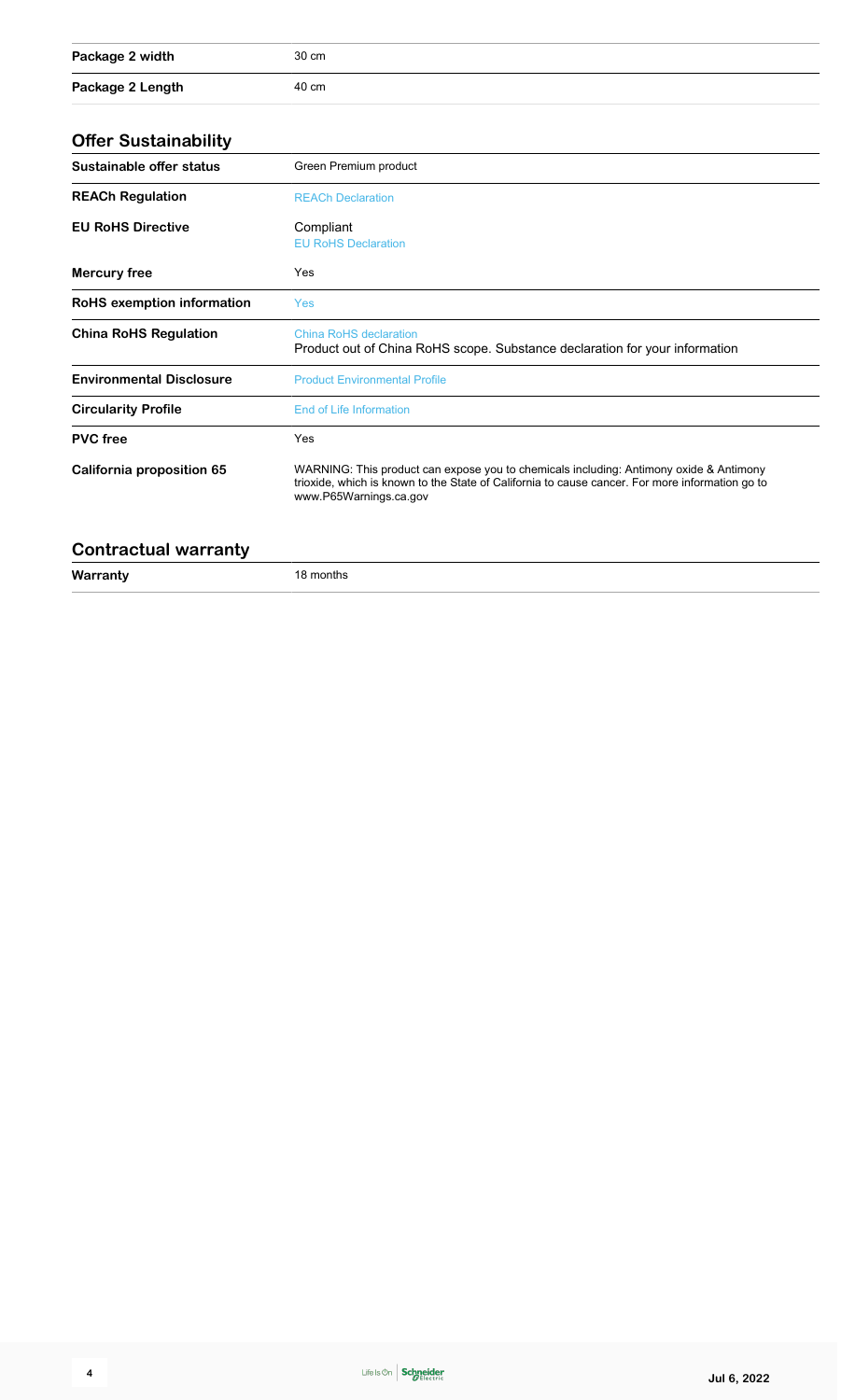## **Product data sheet**

Dimensions Drawings

#### **Dimensions**



| LC2 or $2 \times$ LC1                        | a  | $\mathsf{b}$ | $c^{(1)}$ | e <sub>1</sub>  | e <sub>2</sub> | G  |
|----------------------------------------------|----|--------------|-----------|-----------------|----------------|----|
| D09 to D18 (AC)                              | 90 | 77           | 86        | 4               | 1.5            | 80 |
| D093 to D123 (AC)                            | 90 | 99           | 86        | $\qquad \qquad$ |                | 80 |
| D09 to D18 (DC)                              | 90 | 77           | 95        | 4               | 1.5            | 80 |
| D093 to D123 (DC)                            | 90 | .99          | 95        | -               |                | 80 |
| D25 to D38 (AC)                              | 90 | 85           | 92        | 9               | 5              | 80 |
| D183 to D383 (AC)                            | 90 | 99           | 92        | $\qquad \qquad$ |                | 80 |
| D25 to D32 (DC)                              | 90 | 85           | 101       | 9               | 5              | 80 |
| D183 to D383 (DC)                            | 90 | 99           | 101       | -               | —              | 80 |
| e1 and e2: including cabling.                |    |              |           |                 |                |    |
| (1) With safety cover, without add-on block. |    |              |           |                 |                |    |